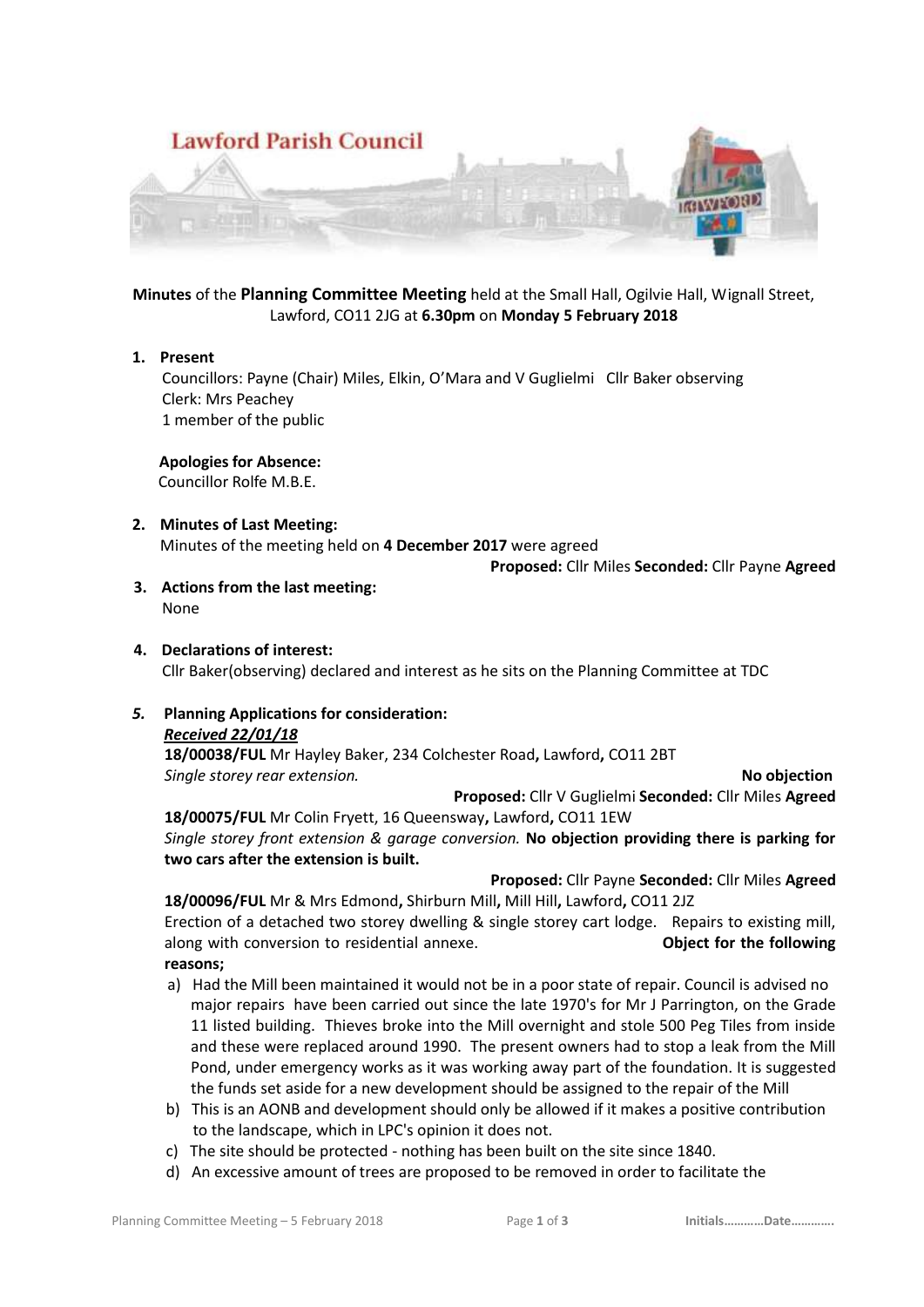application.

- e) This is the only area of AONB in Tendring and should be retained as existing. If this development was approved it would set a precedence for larger properties in the surrounding area, to the detriment of the AONB.
- f) Loss of privacy the proposed development overlooks Mill Cottage

**Proposed:** Cllr Payne **Seconded:** Cllr O'Mara **Agreed 18/00097/LBC** Mr & Mrs Edmond, Shirburn Mill, Mill Hill, Lawford**,** CO11 2JZ

Erection of a detached two storey dwelling & single storey cart lodge. Repairs to existing mill, along with conversion to residential annexe. **Object for the reasons outlined in 18/00096/FUL**

**Proposed:** Cllr O'Mara **Seconded:** Cllr V Guglielmi **Agreed**

**17/01181/OUT** Tendring Farms Ltd, Land to the South of Long Road and to West of Clacton Road**, Mistley,** CO11 2HN

*Outline application with all matters reserved, other than strategic access points onto the public highway, for the erection of up to 500 dwellings, up to 2 hectares of employment land (A2/A3/B1/B2; B8; D1 uses), with associated public open space and infrastructure.* **Strongly object for the following reasons;**

- a) TDC has identified 6.2 years housing land supply
- b) Density lack of green space
- c) In excess of 1000 new homes identified for Lawford/Mistley and Manningtree schools and doctors are over-subscribed
- d) The Industrial development on the site exits on to Dead Lane, a single track country lane
- e) Increased traffic on already busy roads, traffic being a serious issue at the Manningtree rail underpass/crossing, before the inception of additional housing

**Proposed:** Cllr Payne **Seconded:** Cllr Elkin **Agreed** *Cllr Baker (Observing) wished to declare an interest*

#### *Received 29/01/18*

 **18/00123/OUT** Mr & Mrs Bell, 89 Hungerdown Lane, Lawford, CO11 2LY *Outline permission for one dwelling on land adjacent to 89 Hungerdown Lane.* **Object for the following reasons;**

- a) This is agricultural land
- b) The application could set a precedent for other 'holdings' to sell part of their plots for development
- c) If this application should be approved there must be a covenant stating the property can only be a residence for a worker at their holding.
- d) The development is not in keeping with the area, which consists of 'Land Settlement' properties.

It is queried whether a covenant was placed on the 'Land Settlement' holdings to prevent the agricultural land being developed.

 **Proposed:** Cllr Payne **Seconded:** Cllr V Guglielmi **Agreed**

**18/00136/TCA** Mrs H Watson, 48 Colchester Road, Lawford, CO11 2BA *Reduce and re-shape row of mixed trees (fir, Field Maple, Rowan, Acer) on rear boundary*

**No objection**

**Proposed:** Cllr V Guglielmi **Seconded:** Cllr Elkin **Agreed**

#### **6. Planning Applications Determined since last meeting:**

| 17/02127/HHPNOT<br>HHPN - Prior Approval Not<br>Required<br>11.01.2018 | Stour Valley<br>Design | Single storey rear extension, 3.35m<br>depth and 3.38m height. | 29 Milton Road<br>Lawford<br>Manningtree<br>Essex |
|------------------------------------------------------------------------|------------------------|----------------------------------------------------------------|---------------------------------------------------|
| Delegated Decision                                                     |                        |                                                                | CO11 2EG                                          |